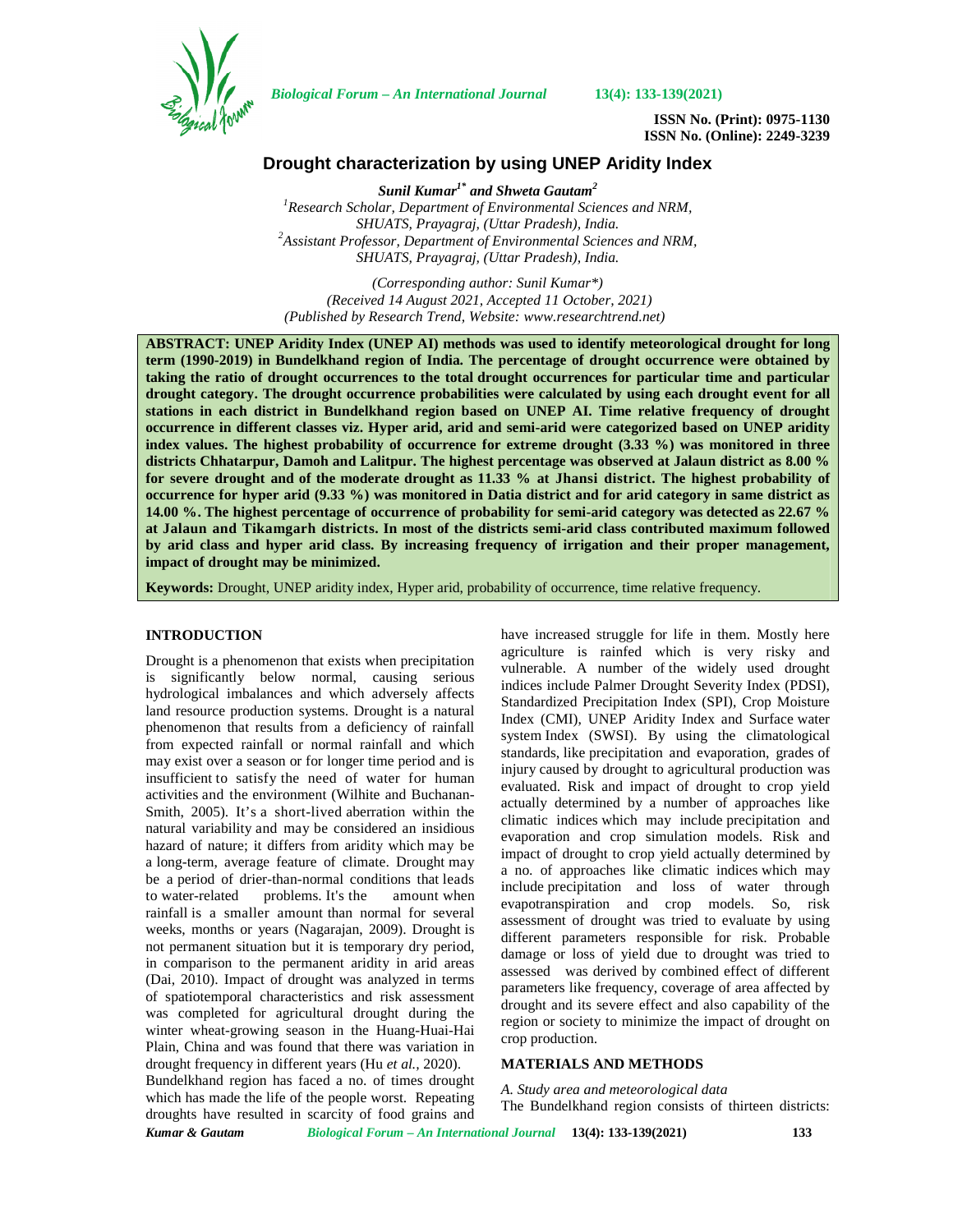seven in Uttar Pradesh- Jhansi, Jalaun, Lalitpur, Hamirpur, Mahoba, Banda and Chitrakoot, and six in Madhya Pradesh - Datia, Tikamgarh, Chattarpur, Damoh, Sagar and Panna. This is situated just below the Indo-Gangetic plain and is extending to the north with the undulating Vindhyan range spread across the northwest to the south. It is situated between 23°20′ and 26°20′ N latitude and 78°20′ and 81°40′E longitude.

The daily climatic data (maximum temperature, minimum temperature, mean temperature and rainfall) for the amount of 1990 to 2019 were downloaded and were extracted by R environment with Python from gridded data of India Meteorological Department, Pune, India (Pai *et al.,* 2014; Srivastava *et al*., 2009). Monthly mean, maximum and minimum temperature and monthly rainfall were estimated for all 13 districts (Banda, Chhatarpur, Chitrakoot, Damoh, Datia, Hamirpur, Jalaun, Jhansi, Lalitpur, Panna, Sagar and Tikamgarh) of Bundelkhand region for duration 1990– 2019.

**Estimation of UNEP Aridity Index.** Aridity index (AI) based on UNEP (1992) to quantify the drought occurrence at each study location was used. This index is derived from two important climatic elements for agriculture and reflects both the atmospheric supply (rainfall) and atmospheric demand (evapotranspiration), i.e. two important factors affecting the water budget of land surface (Zhuguo and Congbin, 2003). Unlike other drought indices, the use of UNEP AI serves the probabilistic nature of the present DRI model since the index is in the form of a ratio. The reference evapotranspiration (ETo) was calculated by using temperature method given by Hargreaves and Samani (1985) and modified by Hargreaves *et al*., (1985). This index defines six climatic zones (drought categories), assigning a selected score to every as described within the Table 1. As per the UNCCD definition, area which are sensitive to drought are often divided into the three categories, namely arid, semi-arid, dry sub-humid. This classification was applied in the study to categorize different drought condition. When the ratio exceeds the upper threshold value, drought doesn't advance. Drought occurrences were examined based upon the frequencies of events for every drought category for various time steps for all 13 districts coming under this region. The percentage of drought occurrence were obtained by taking the ratio of drought occurrences to the total drought occurrences for particular time and particular drought category (Sonmez *et al.,* 2005). The drought occurrence probabilities were calculated by using each drought event for all stations in each district in Bundelkhand region.

| <b>Drought Category</b> | <b>UNEP AI</b>    |
|-------------------------|-------------------|
| Per humid               | >0.75             |
| Humid                   | $(0.65) - (0.75)$ |
| Dry sub-humid           | $(0.5) - (0.65)$  |
| Semi-arid               | $(0.2) - (0.5)$   |
| Arid                    | $(0.05) - (0.2)$  |
| Hyper arid              | ${}_{< 0.05}$     |

**Table 1: Drought category according to drought index (UNEP AI) (FAO, 1977).**

### **RESULTS AND DISCUSSION**

*A. Drought monitoring using UNEP Aridity Index (UNEP AI)*

In case of UNEP AI, if this index is less than 0.5 then dry condition occurs in the area. In Banda district Chhatarpur and Chitrakoot districts, in most of the years in the month of June, October and in whole season, there was dry condition as indicated by Fig. 1. In Chitrakoot district, there was more severe condition and cases of hyper arid and arid condition was also more in comparison to these other two districts. In the districts, Damoh, Datia and Hamirpur, Hamirpur was more affected by dry condition and there were more cases of hyper arid condition. In Datia also there were more cases of dry condition but arid condition was more prevailing than hyper arid and number of cases were lesser than Datia (Fig. 2). In Jalaun, Jhansi and Lalitpur, all the districts were affected by dry condition mostly in the months of June and October months. But in whole season, the condition was little bit better than individual months. In Jhansi district, dry condition was in more no. of years in comparison to other two districts (Fig. 3). In Mahoba, Panna and Sagar, Mahoba was more affected than other two districts. Hyper arid to arid condion was more in June and October months in comparison to other three months. In season, there was some dry condition but condition was better (Fig. 4). In Tikamgarh, hyper arid condition was more in no. in the month of October followed by June month. Arid condition was also more in these months in comparison to other three months (Fig. 5). Among all 13 districts, Datia and Jhansi were more affected and aridity index was very less in June and October months in comparison to other 11 districts. The monthly and seasonal aridity indices showed the variability of rainfall and their adverse effects that could be seen in the form of crop failures.



*Kumar & Gautam Biological Forum – An International Journal* **13(4): 133-139(2021) 134**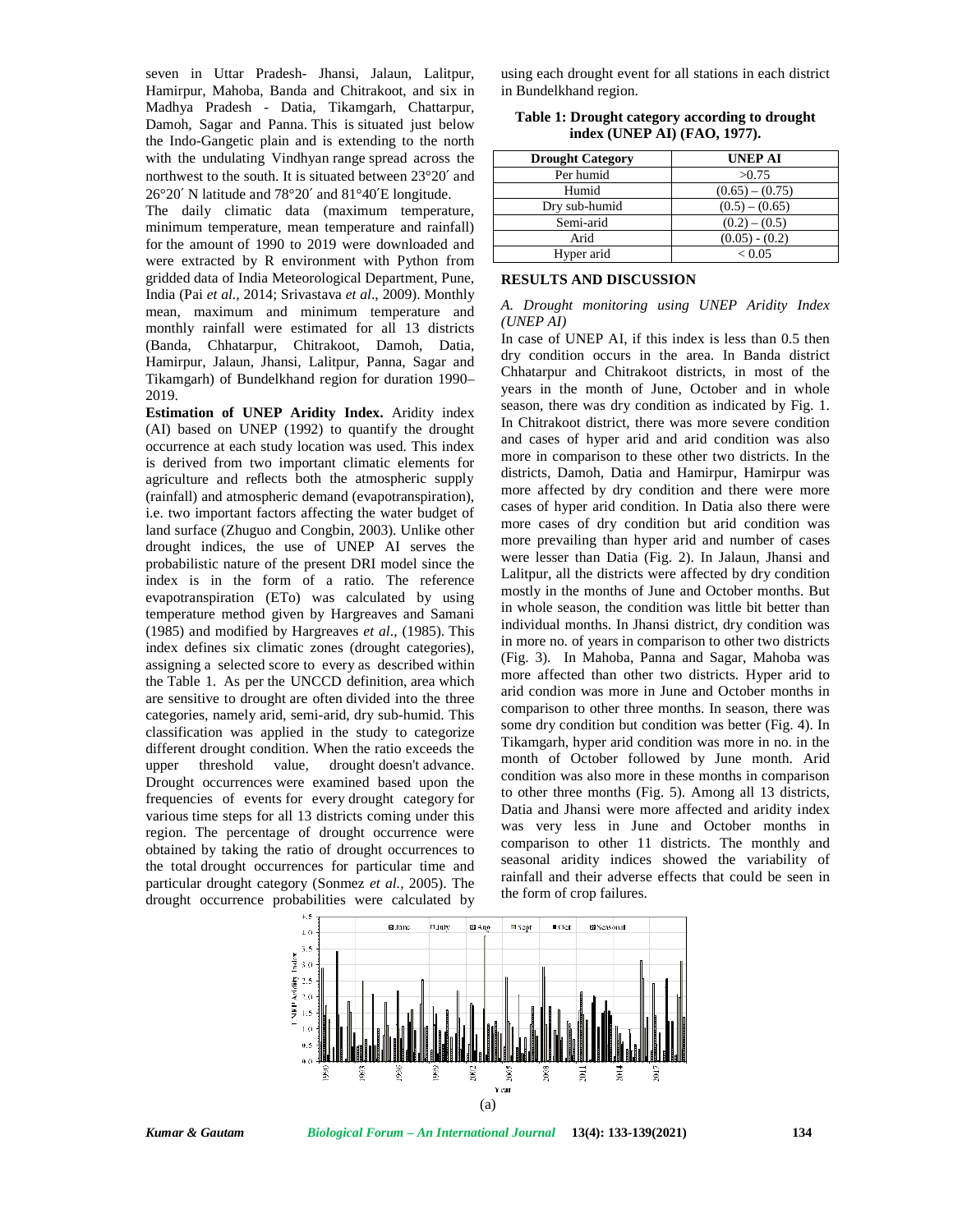

**Fig. 1.** Temporal variation in the UNEP Aridity Index for the growing season (June-October) for (a) Banda (b) Chhatarpur and (c) Chitrakoot of Bundelkhand.



**Fig. 2.** Temporal variation in the UNEP Aridity Index for the growing season (June-October) for (a) Damoh (b) Datia and (c) Hamirpur of Bundelkhand region.

*Kumar & Gautam Biological Forum – An International Journal* **13(4): 133-139(2021) 135**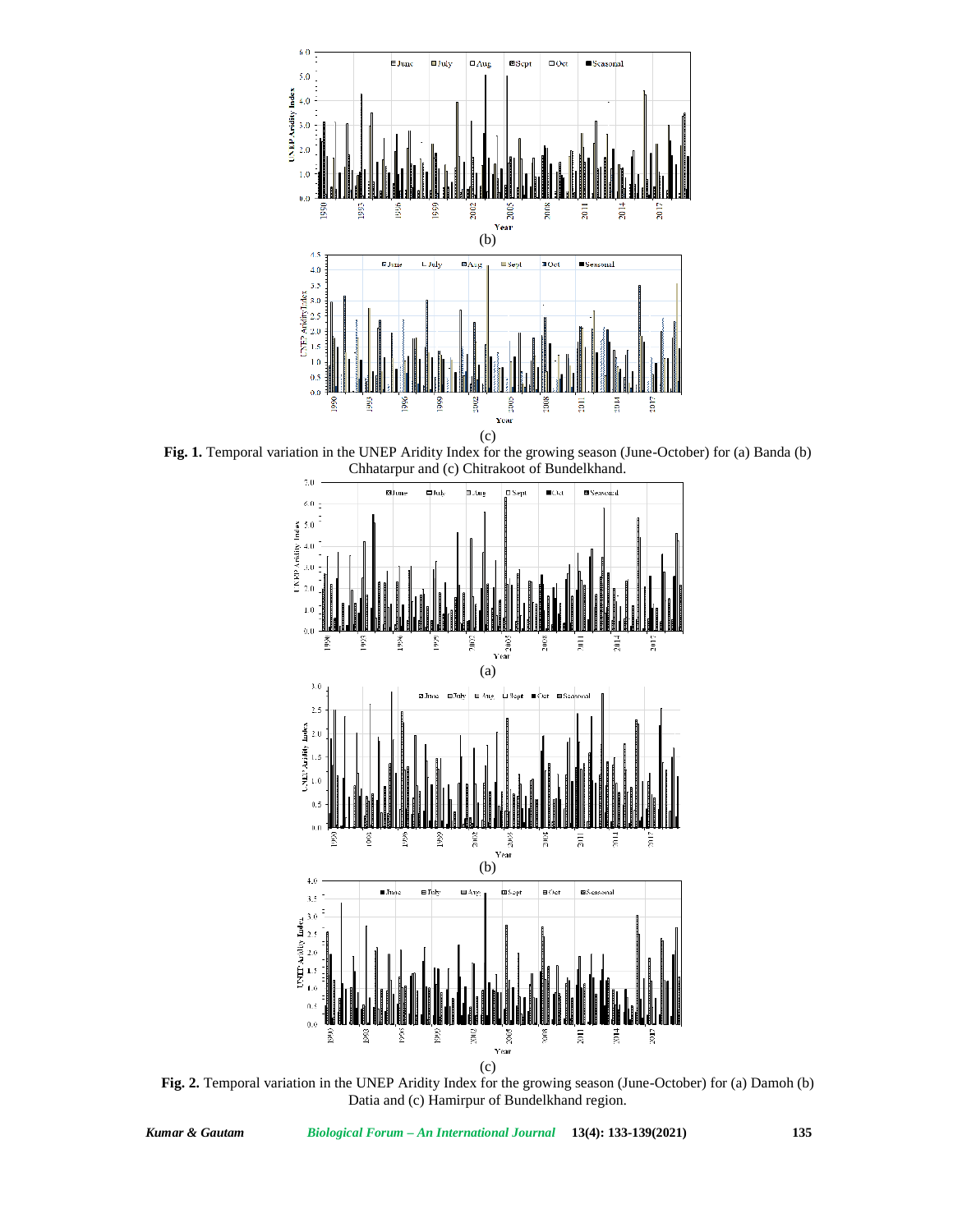





*Kumar & Gautam Biological Forum – An International Journal* **13(4): 133-139(2021) 136**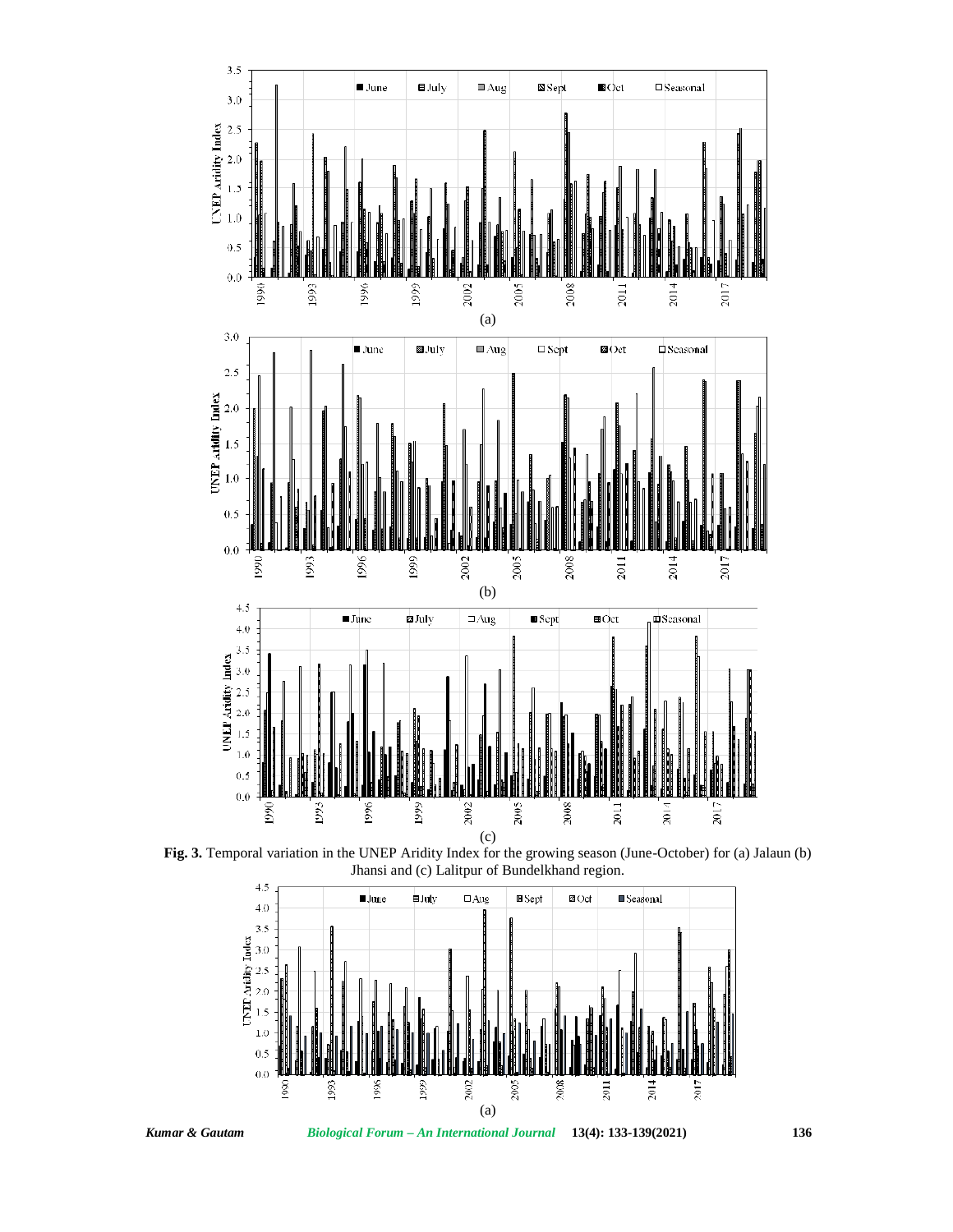

**Fig. 4.** Temporal variation in the UNEP Aridity Index for the growing season (June-October) for (a) Mahoba (b) Panna and (c) Sagar of Bundelkhand region.



**Fig. 5.** Temporal variation in the UNEP Aridity Index for the growing season (June-October) for Tikamgarh of Bundelkhand region.

Probability of drought occurrences. The results of the Probability of drought occurrences based on UNEP Aridity Index (UNEP AI) for all 13 districts coming under Bundelkhand region have been shown in Table 2 for the months of June-October during 1990 to 2019 period. The highest probability of occurrence for Hyper arid (9.33 %) was monitored in Datia district whereas Jhansi district has probability for Hyper arid is less than that of Datia (8.00 %). The highest percentage for arid category was observed at Datia district again as 14.00 %, while Jhansi district had 12.00 % for arid category (Table 2). The highest percentage of occurrence probability of Semi-arid category was detected as 22.67 % at Jalaun and Tikamgarh districts followed by Chhatarpur district (22.00 %).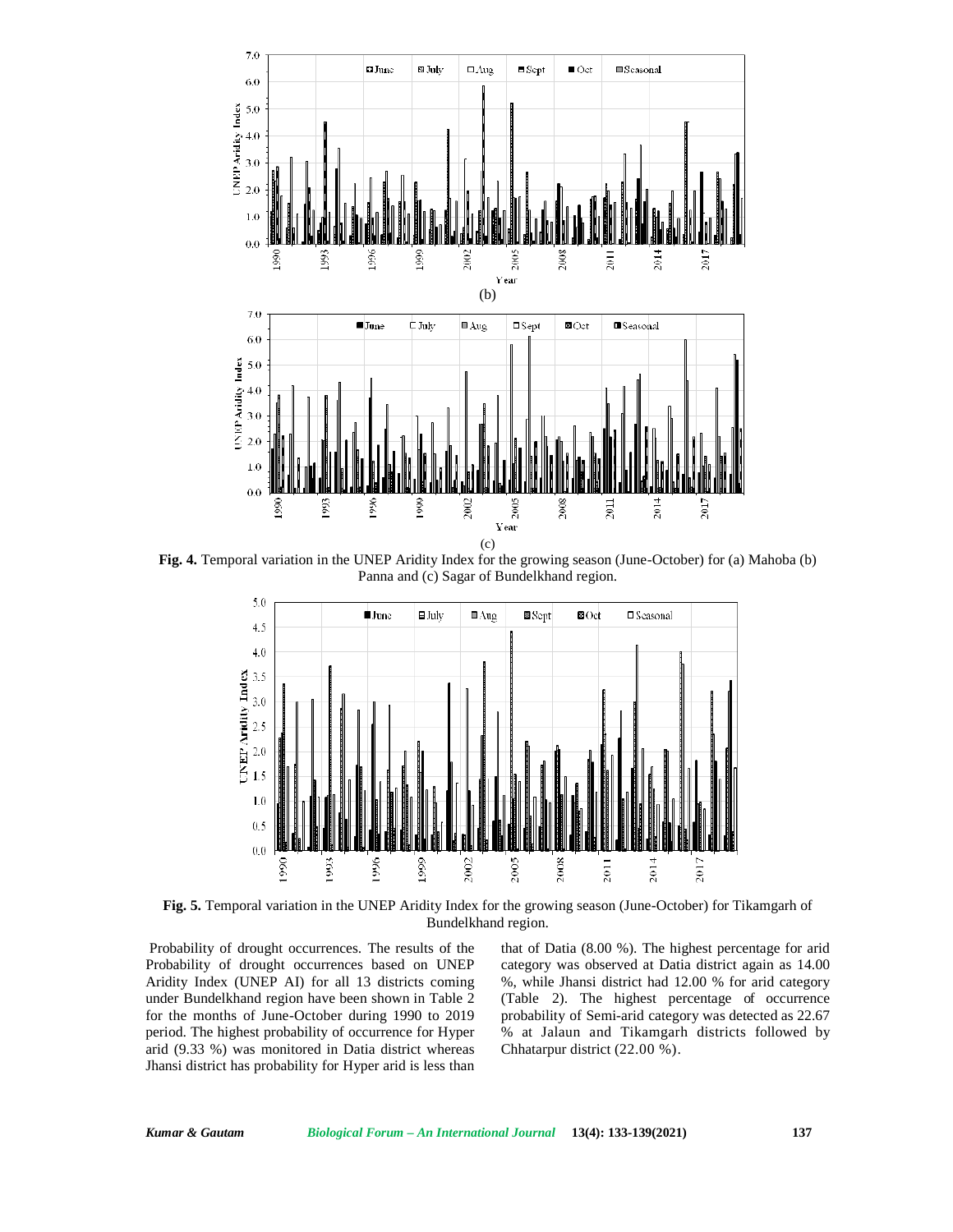**Table 2: Drought occurrence probability based on UNEP AI during June-October in different districts of Bundelkhand region.**

|                  |          |           | Drought occurrence probability $(\% )$ |                  |           |       |                      |  |
|------------------|----------|-----------|----------------------------------------|------------------|-----------|-------|----------------------|--|
| <b>Districts</b> | Latitude | Longitude | Humid                                  | Dry Sub<br>Humid | Semi-Arid | Arid  | <b>Hyper</b><br>Arid |  |
| Banda            | 25.49    | 80.33     | 60.00                                  | 5.33             | 18.00     | 10.67 | 6.00                 |  |
| Chhatarpur       | 24.91    | 79.58     | 61.33                                  | 4.67             | 22.00     | 6.67  | 5.33                 |  |
| Chitrakoot       | 25.17    | 80.86     | 60.67                                  | 6.00             | 16.67     | 9.33  | 7.33                 |  |
| Damoh            | 23.83    | 79.44     | 64.67                                  | 8.00             | 16.67     | 6.67  | 4.00                 |  |
| Datia            | 25.66    | 78.46     | 54.67                                  | 4.67             | 17.33     | 14.00 | 9.33                 |  |
| Hamirpur         | 25.95    | 80.15     | 57.33                                  | 6.00             | 21.33     | 9.33  | 6.00                 |  |
| Jalaun           | 26.14    | 79.35     | 54.67                                  | 6.00             | 22.67     | 9.33  | 7.33                 |  |
| Jhansi           | 25.43    | 78.56     | 56.00                                  | 4.67             | 19.33     | 12.00 | 8.00                 |  |
| Lalitpur         | 24.68    | 78.41     | 59.33                                  | 4.67             | 18.67     | 10.00 | 7.33                 |  |
| Mahoba           | 25.29    | 79.87     | 59.33                                  | 4.67             | 19.33     | 10.00 | 6.67                 |  |
| Panna            | 24.71    | 80.18     | 62.00                                  | 7.33             | 16.67     | 10.00 | 4.00                 |  |
| Sagar            | 23.83    | 78.74     | 64.67                                  | 6.67             | 16.67     | 6.00  | 6.00                 |  |
| Tikamgarh        | 24.75    | 78.83     | 59.33                                  | 4.67             | 22.67     | 7.33  | 6.00                 |  |

**Time relative frequency contribution of different classes of drought.** In Banda district, Hyper-arid class contributed only 9.0 % of the cases, the arid class contributed 16.0 % and the semi-arid conditions recurred 27.0 % times out of the total number of cases (Table 3). Hyper-arid class contributed only 8.0 % of the cases, the arid class contributed 10.0 % and the semi-arid conditions occurred 33.0 % times out of the total number of months in Chhatarpur district. In case of Chitrakoot district, Hyper-arid class contributed only 11.0 % of the cases, the arid class contributed 14.0 % and the semi-arid conditions recurred 25.0 % times out of the total number of months. Hyper-arid class contributed only  $6.0 %$  of the cases, the arid class contributed 10.0 % and the semi-arid conditions occurred 25.0 % times out of the total number of months in Damoh district. In Datia district, Hyper arid class contributed only  $14.0 %$  of the cases, the arid class contributed 21.0 % and the semi-arid conditions occurred 26.0 % times out of the total number of months. Hyper-arid class contributed only 9.0 % of thecases, the arid class contributed 14.0 % and the semi-arid conditions occurred 32.0 % times out of the total number of months in case of Hamirpur. In Jalaun district, Hyper-arid class contributed only 11.0 % of the cases, the arid class

contributed 14.0 % and the semi-arid conditions occurred 34.0 % times out of the total number of months. In Jhansi district, Hyper-arid class contributed only 12.0 % of the cases, the arid class contributed 18.0 % and the semi-arid conditions occurred 29.0 % times out of the total number of cases. Hyper-arid class contributed only 11.0 % of the cases, the arid class contributed 15.0 % and the semi-arid conditions occurred 28.0 % times out of the total number of cases in Lalitpur district. In Mahoba district, Hyper-arid class contributed only 10.0 % of the cases, the arid class contributed 15.0 % and the semi-arid conditions occurred 29.0 % times out of the total number of months. Hyper-arid class contributed only  $6.0 %$  of the cases, the arid class contributed 15.0 % and the semi-arid conditions occurred 25.0 % times out of the total number of months Panna district. In Sagar district, Hyper-arid class contributed only 9.0 % of the cases, the arid class contributed 9.0 % and the semi-arid conditions occurred 25.0 % times out of the total number of months. In Tikamgarh district, Hyper-arid class contributed only 9.0 % of the cases, the arid class contributed 11.0 % and the semi-arid conditions occurred 34.0 % times out of the total number of months.

**Table 3: Time relative frequency of dry cases based on UNEP AI during June-October for the period (1990- 2019) in different districts of Bundelkhand region.**

|                  |          |           | Time relative frequency of dry cases in % |       |                   |  |
|------------------|----------|-----------|-------------------------------------------|-------|-------------------|--|
| <b>Districts</b> | Latitude | Longitude | Semi-Arid                                 | Arid  | <b>Hyper Arid</b> |  |
| Banda            | 25.49    | 80.33     | 27.00                                     | 16.00 | 9.00              |  |
| Chhatarpur       | 24.91    | 79.58     | 33.00                                     | 10.00 | 8.00              |  |
| Chitrakoot       | 25.17    | 80.86     | 25.00                                     | 14.00 | 11.00             |  |
| Damoh            | 23.83    | 79.44     | 25.00                                     | 10.00 | 6.00              |  |
| Datia            | 25.66    | 78.46     | 26.00                                     | 21.00 | 14.00             |  |
| Hamirpur         | 25.95    | 80.15     | 32.00                                     | 14.00 | 9.00              |  |
| Jalaun           | 26.14    | 79.35     | 34.00                                     | 14.00 | 11.00             |  |
| Jhansi           | 25.43    | 78.56     | 29.00                                     | 18.00 | 12.00             |  |
| Lalitpur         | 24.68    | 78.41     | 28.00                                     | 15.00 | 11.00             |  |
| Mahoba           | 25.29    | 79.87     | 29.00                                     | 15.00 | 10.00             |  |
| Panna            | 24.71    | 80.18     | 25.00                                     | 15.00 | 6.00              |  |
| Sagar            | 23.83    | 78.74     | 25.00                                     | 9.00  | 9.00              |  |
| Tikamgarh        | 24.75    | 78.83     | 34.00                                     | 11.00 | 9.00              |  |